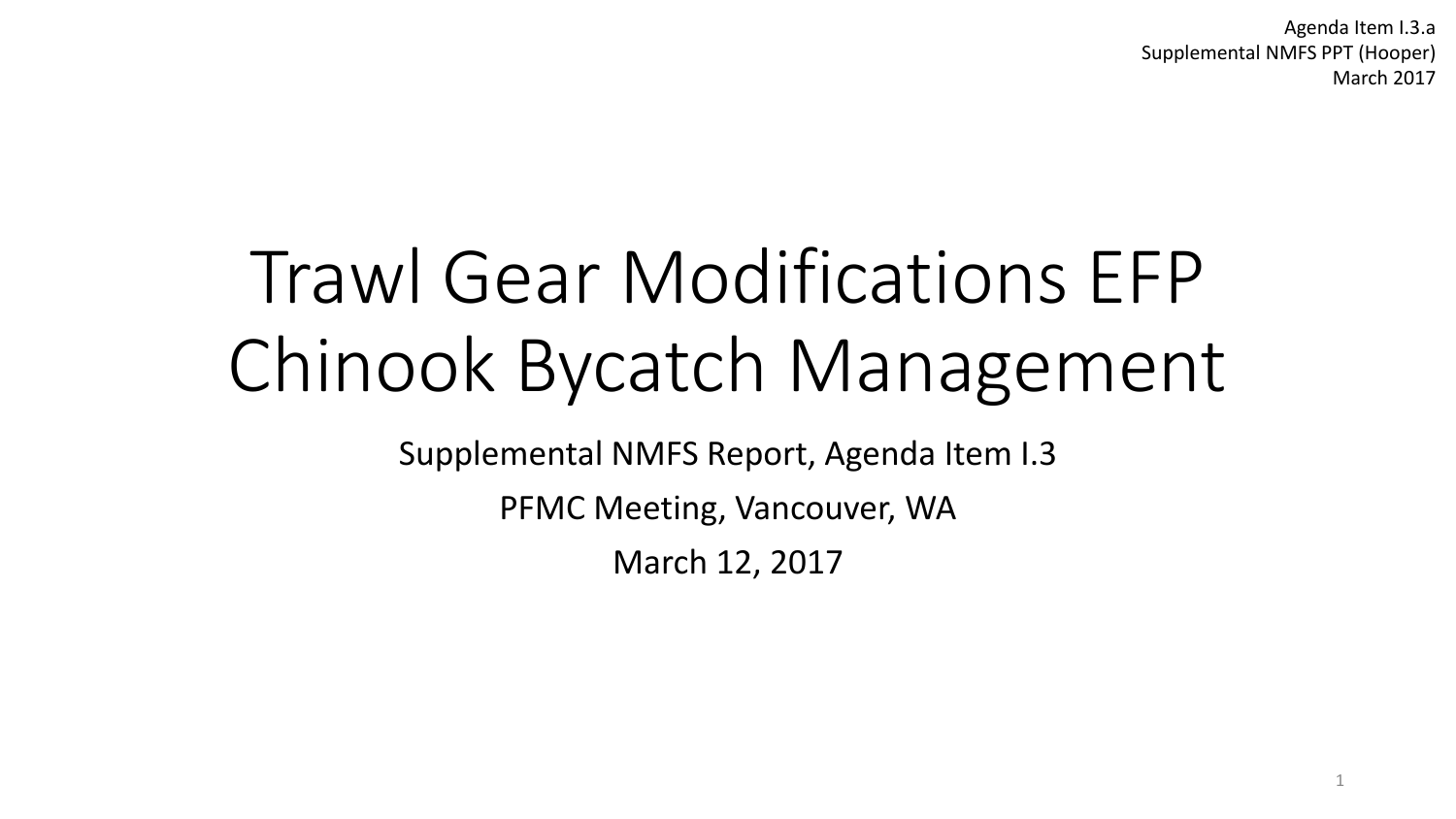# Introduction

- The EFP needs to include measures to ensure that impacts remain within scope of current ESA coverage
- NMFS proposed an adaptive management approach, but EFP participants and Council members expressed desire for greater certainty
- A cap would provide:
	- Certainty for EFP participants to plan operations
	- Certainty that EFP participants will be accountable for salmon bycatch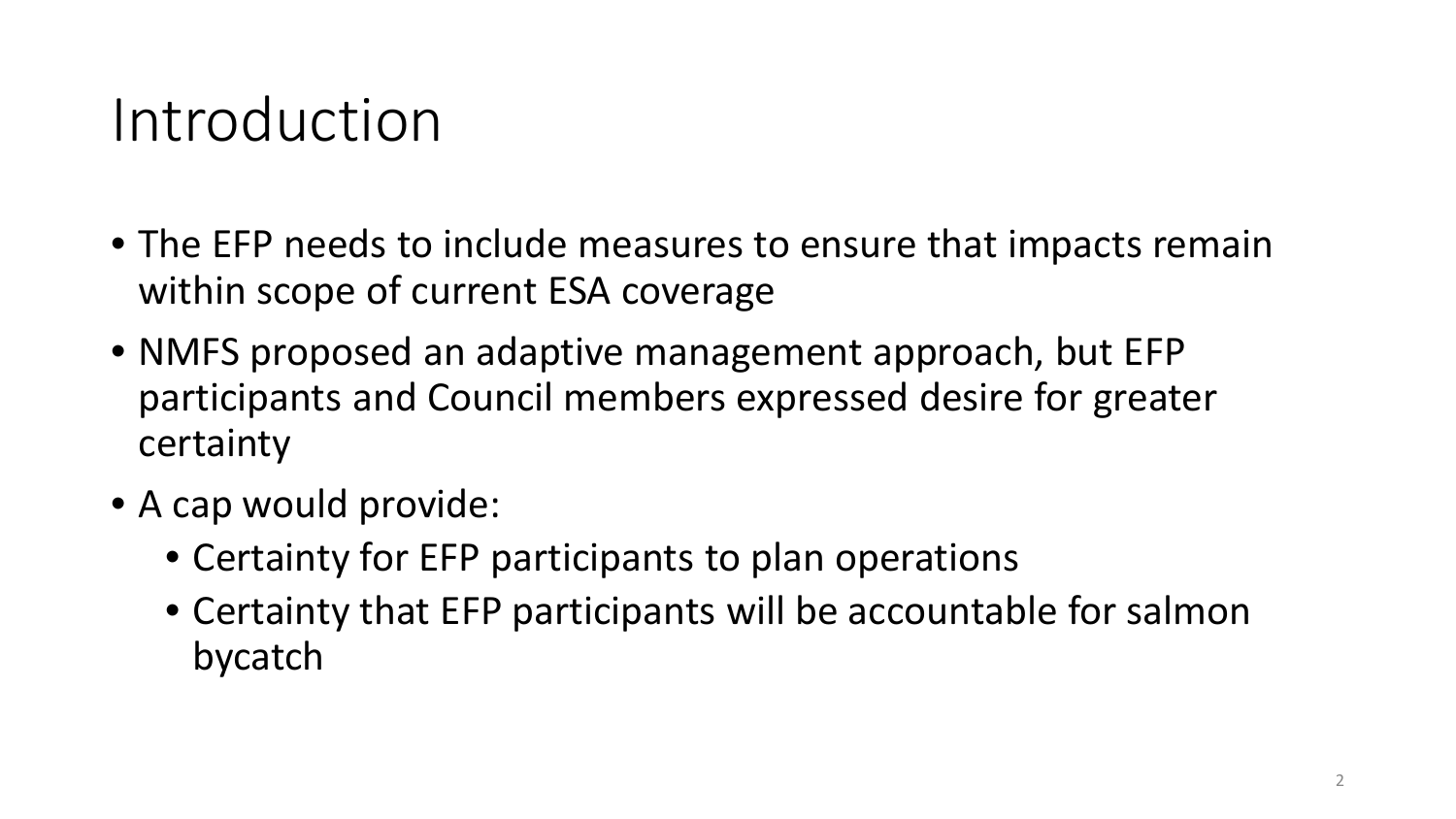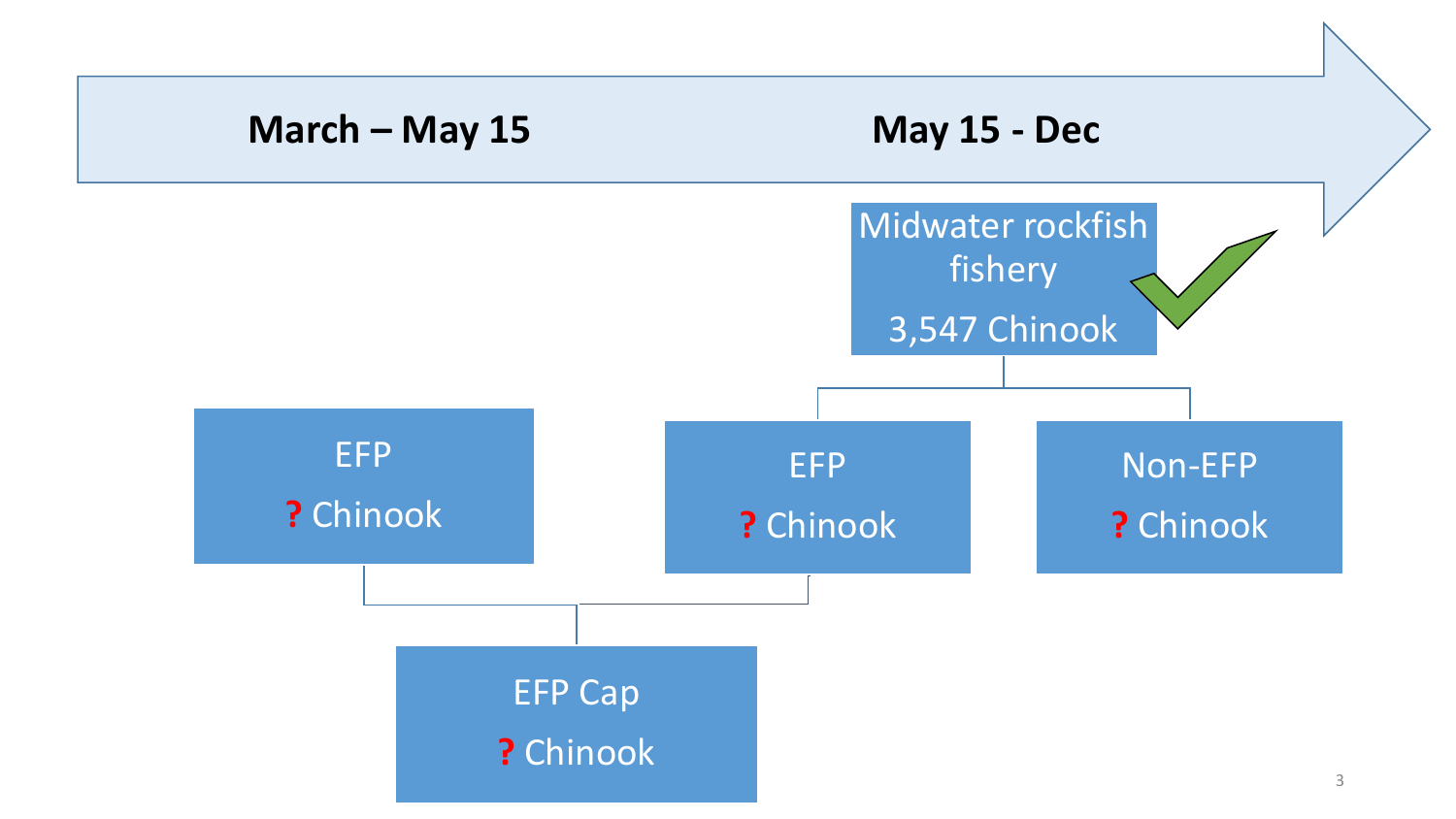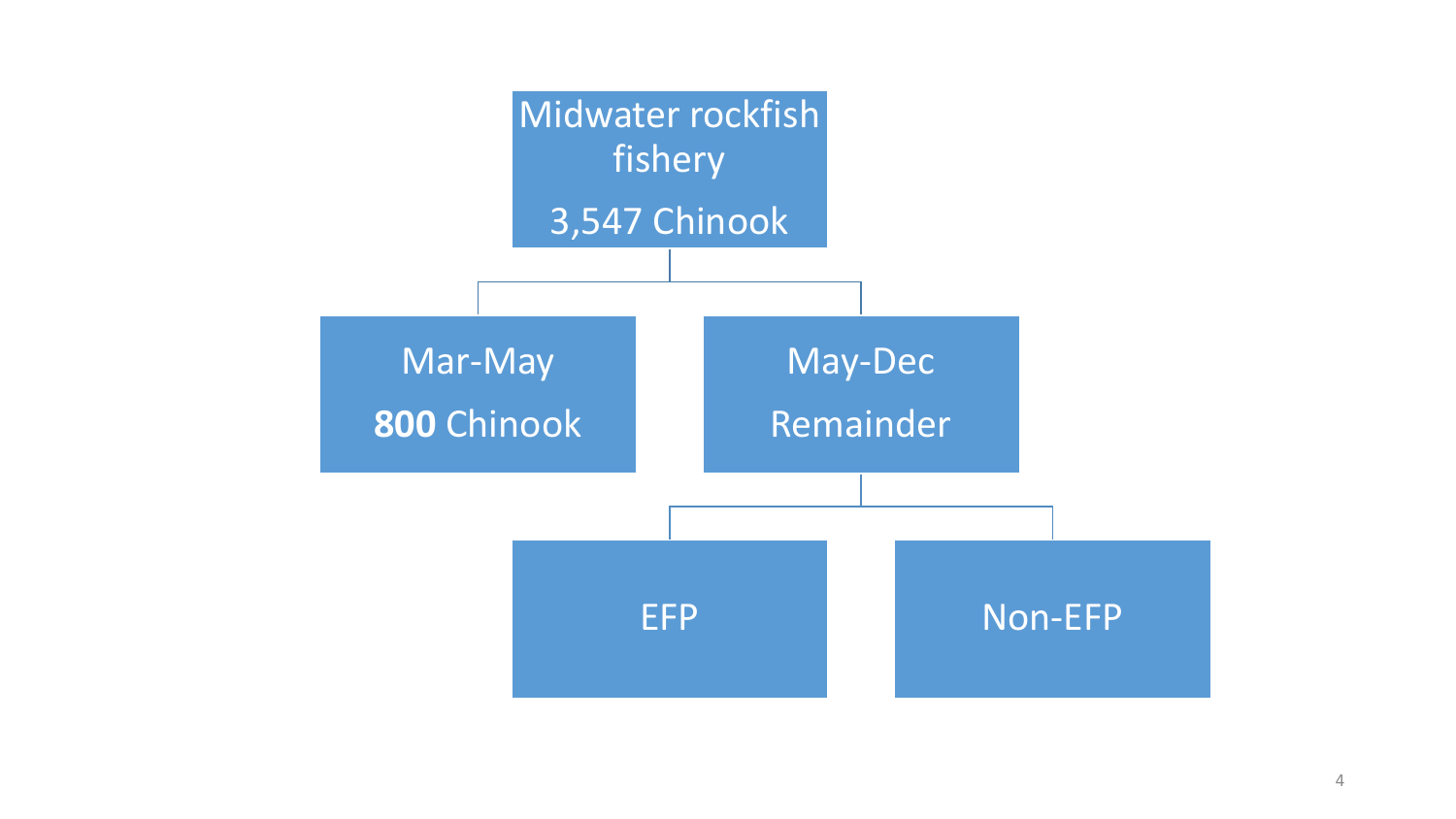### **NMFS baseline bycatch rate proposal**

Table 24. Aggregate summary of retained catch, trawl hours, and Chinook bycatch by area and depth bin, 2011-2014 <u> 1989 - Johann Harry Harry Harry Harry Harry Harry Harry Harry Harry Harry Harry Harry Harry Harry Harry Harry</u>

|                               | Retained groundfish |          | Chinook catch |         | <b>Trawl hours</b> |         | Chinook/<br>mt or | Chinook/t |
|-------------------------------|---------------------|----------|---------------|---------|--------------------|---------|-------------------|-----------|
|                               | МT                  | Percent  | <b>Number</b> | Percent | Hours              | Percent | retained          | rawl hour |
|                               |                     | retained |               | Chinook |                    | hours   | catch             |           |
| Area                          |                     |          |               |         |                    |         |                   |           |
| North of Cape Falcon          | 28,143              | 41%      | 647           | 37%     | 55,019             | 36%     | 0.0230            | 0.0118    |
| Cape Falcon to Blanco         | 16,645              | 24%      | 286           | 17%     | 38,439             | 25%     | 0.0172            | 0.0074    |
| Cape Blanco to 40°10' N. Lat. | 13,879              | 20%      | 641           | 37%     | 33,330             | 22%     | 0.0462            | 0.0192    |
| South of 40°10' N. Lat.       | 9,869               | 14%      | 153           | 9%      | 26,205             | 17%     | 0.0155            | 0.0058    |
| Depth                         |                     |          |               |         |                    |         |                   |           |
| $0 - 100$                     | 13,734              | 20%      | 736           | 43%     | 26,100             | 17%     | 0.0536            | 0.0282    |
| $>100-150$                    | 901                 | 1%       | 29            | 2%      | 1,205              | 1%      | 0.0322            | 0.0241    |
| $>150-200$                    | 6,122               | 9%       | 684           | 40%     | 6,914              | 5%      | 0.1117            | 0.0989    |
| >200                          | 47,779              | 70%      | 278           | 16%     | 118,774            | 78%     | 0.0058            | 0.0023    |

| <b>Total GF MT</b> | Total # Chinook | Bycatch rate |
|--------------------|-----------------|--------------|
| 68,536             | 1,727           | 0.025        |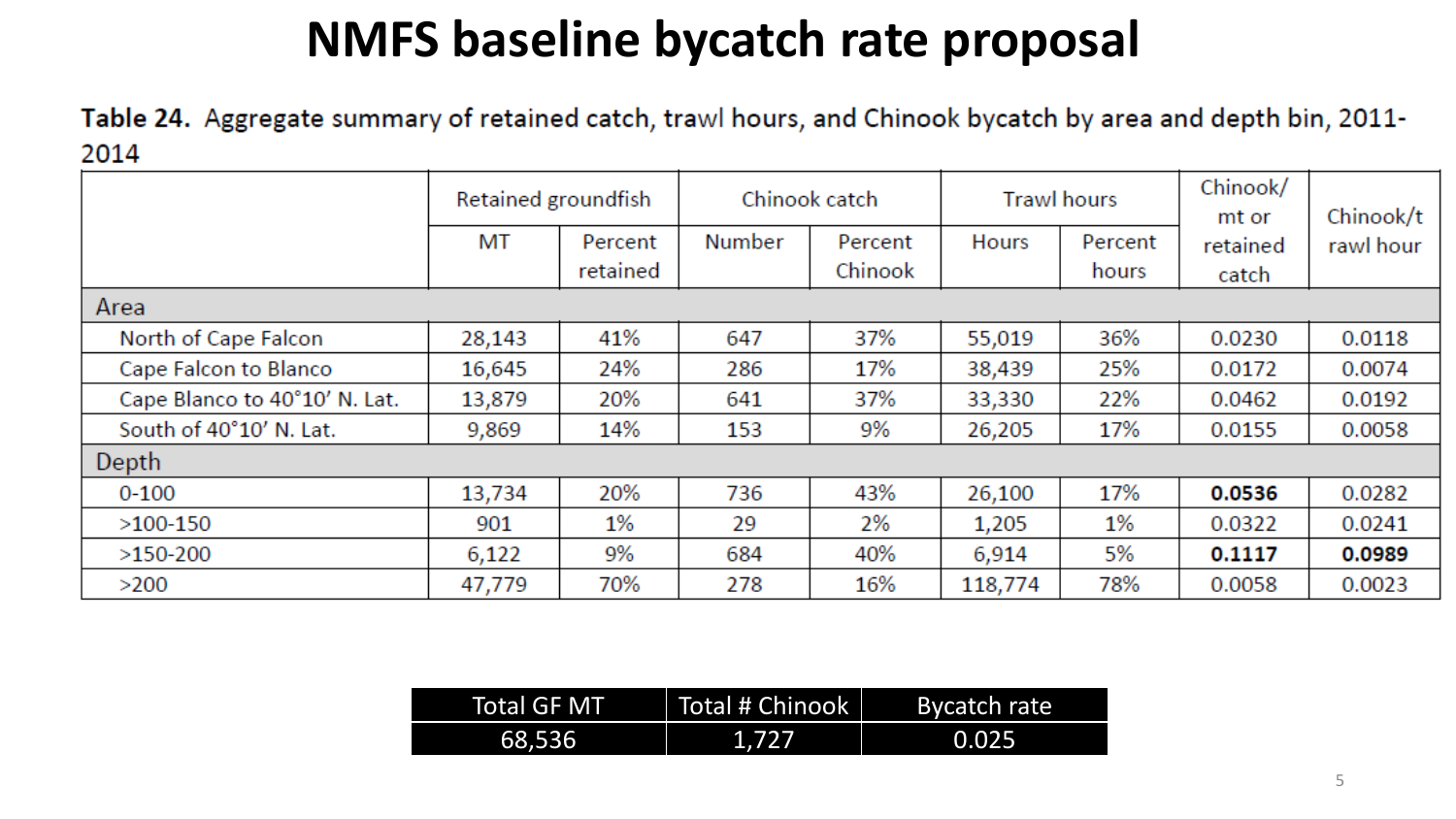## **NMFS baseline bycatch rate proposal**

Table 24. Aggregate summary of retained catch, trawl hours, and Chinook bycatch by area and depth bin, 2011-2014

|                               |        | Retained groundfish |        | Chinook catch |         | <b>Trawl hours</b> |          | Chinook/t |
|-------------------------------|--------|---------------------|--------|---------------|---------|--------------------|----------|-----------|
|                               | MT     | Percent             | Number | Percent       | Hours   | Percent            | retained | rawl hour |
|                               |        | retained            |        | Chinook       |         | hours              | catch    |           |
| Area                          |        |                     |        |               |         |                    |          |           |
| North of Cape Falcon          | 28,143 | 41%                 | 647    | 37%           | 55,019  | 36%                | 0.0230   | 0.0118    |
| Cape Falcon to Blanco         | 16,645 | 24%                 | 286    | 17%           | 38,439  | 25%                | 0.0172   | 0.0074    |
| Cape Blanco to 40°10' N. Lat. | 13,879 | 20%                 | 641    | 37%           | 33,330  | 22%                | 0.0462   | 0.0192    |
| South of 40°10' N. Lat.       | 9,869  | 14%                 | 153    | 9%            | 26,205  | 17%                | 0.0155   | 0.0058    |
| Depth                         |        |                     |        |               |         |                    |          |           |
| $0 - 100$                     | 13,734 | 20%                 | 736    | 43%           | 26,10   |                    | 0.0536   |           |
| $>100-150$                    | 901    | $1\%$               | 29     | 2%            | 1,205   | $1\%$              | 0.0322   | 0.0241    |
| $>150-200$                    | 6,122  | 9%                  | 684    | 40%           | 6,914   | 5%                 | 0.1117   | 0.0989    |
| >200                          | 47,779 | 70%                 | 278    | 16%           | 118,774 | 78%                | 0.0058   | 0.0023    |

**Concerns:**

- **(1) Regional bycatch rates include slope trips, but EFP only shoreward of RCA (0-100 fathoms)**
- **(2) Bycatch rates based on selective flatfish trawl, whereas EFP would allowed hooded nets (could be underestimate if SFFT has lesser bycatch rates of stonger swimming salmon)**
- **(3) Bycatch rates based on total groundfish landings, whereas EFP expected to be mainly rockfish**

| Total GF MT | Total # Chinook | Bycatch rate |
|-------------|-----------------|--------------|
| 68,536      | 4.727           | 0.025        |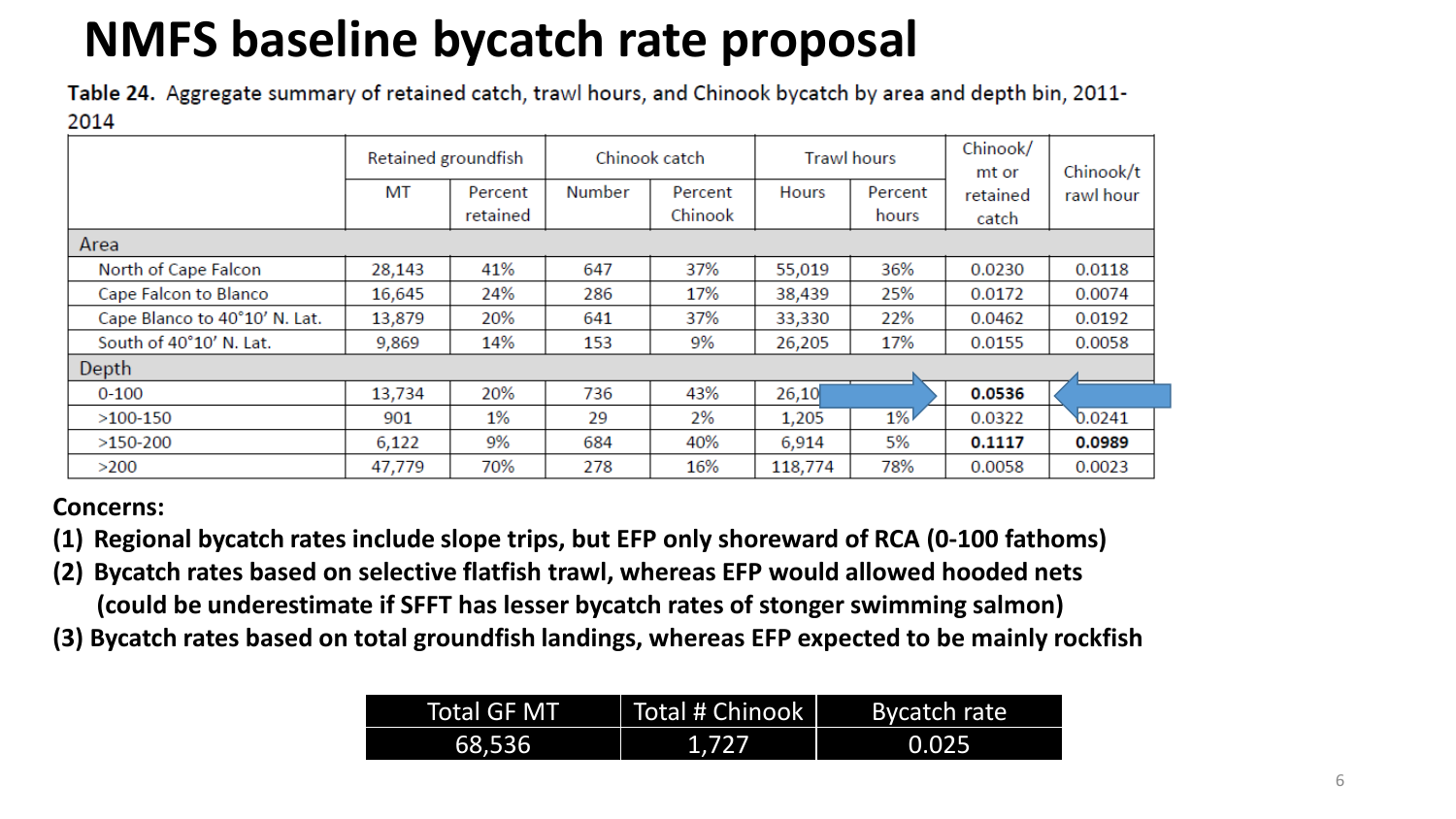### **Better to use NMFS report mid-water non-whiting bycatch rates?**

| Year | Depth (fm) | Vessels | <b>Trips</b> | Hauls | Retained<br>groundfish<br>(mt) | Trawl<br>Hours | Chinook<br>(number) | Chinook/ mt<br>of retained<br>catch | Chinook/trawl<br>hour |
|------|------------|---------|--------------|-------|--------------------------------|----------------|---------------------|-------------------------------------|-----------------------|
| 2011 |            |         | C/           | C,    | C/                             | C/             |                     |                                     |                       |
| 2012 | All depths |         | 18           | 50    | 382                            | 103            | 69                  | 0.1806                              | 0.6699                |
| 2013 | All depths | 6       | 25           | 75    | 609                            | 164            | 78                  | 0.1281                              | 0.4756                |
|      | $0 - 100$  |         | 28           | 95    | 685                            | 204            | 658                 | 0.9606                              |                       |
| 2014 | >100       |         | 13           | 32    | 204                            | 76             | 141                 | 0.6912                              | 1.8553                |

Table 27. Non-whiting midwater trawl

c/ Very limited activity was Included with bottom trawl to maintain confidentiality

- **Resolves issues from Table 24 (recent B trawl) if filter if only select 0-100 fathom data**
- **But only contains 2014 data, an atypically high bycatch rate year**

**Comparison in 0-100 fathoms: 2011-2014 selective flatfish = 0.0536 chinook per MT 2014 mid-water trawl = 0.9606** 

**2014 mid-water trawl 17.9 x higher**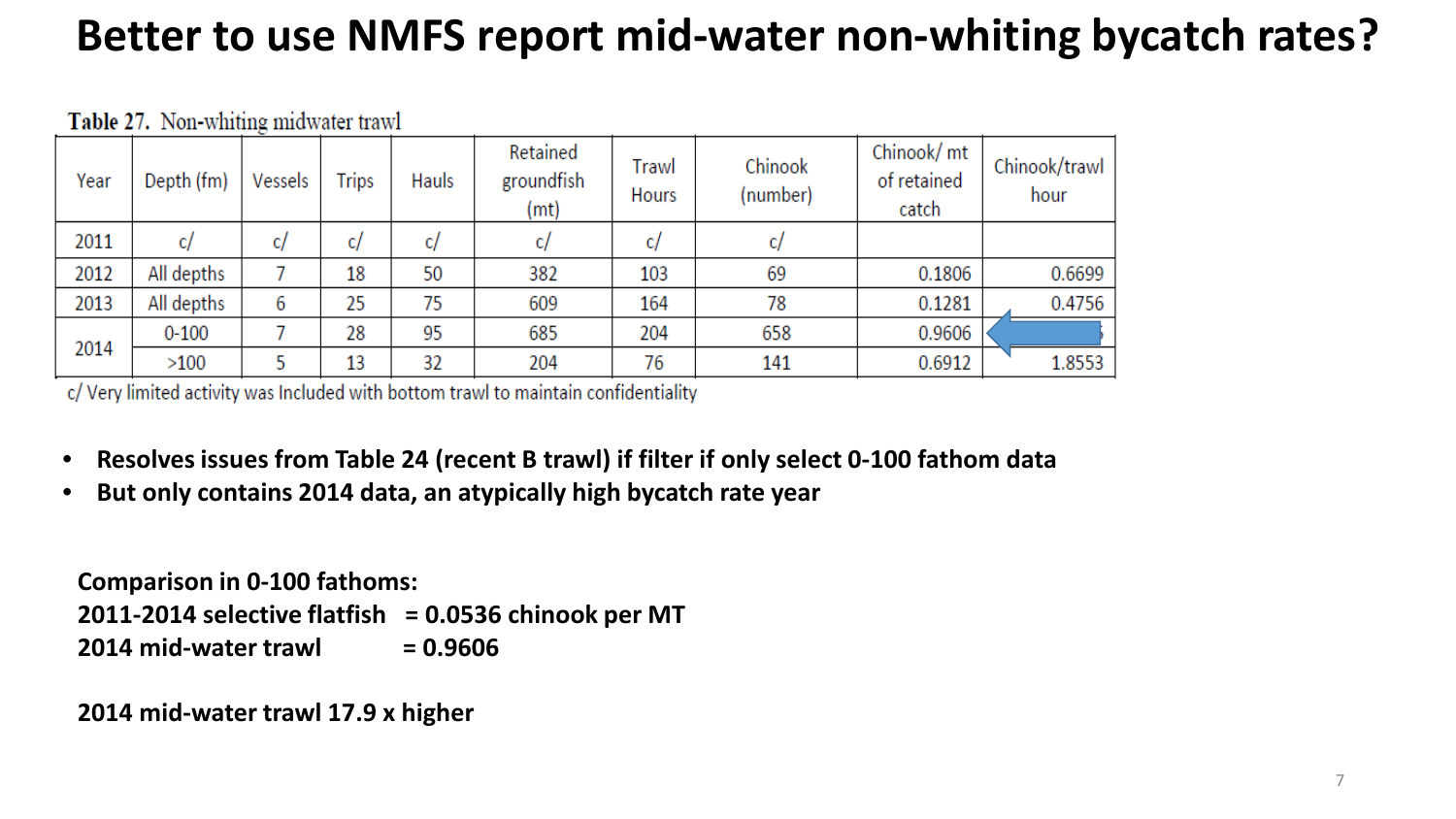### **Even better to use the GMT rates from Nov EFP?**



#### **Since based on data filtered specifically to where and how EFP will be fished, and bycatch rates based on rockfish landings**

To meet the specifications for the EFP, the recent WCGOP mid-water and historical EDCP bottom trawl data sets were filtered for: (1) north of  $40^{\circ}10'$  N. latitude; (2) shoreward of the RCA; (3) less than 50 percent whiting (otherwise a whiting trip by definition); and (4) above 1,000 lbs. of combined rockfish to filter out a few peculiar mid-water trips that did not appear to target Pacific whiting or rockfish.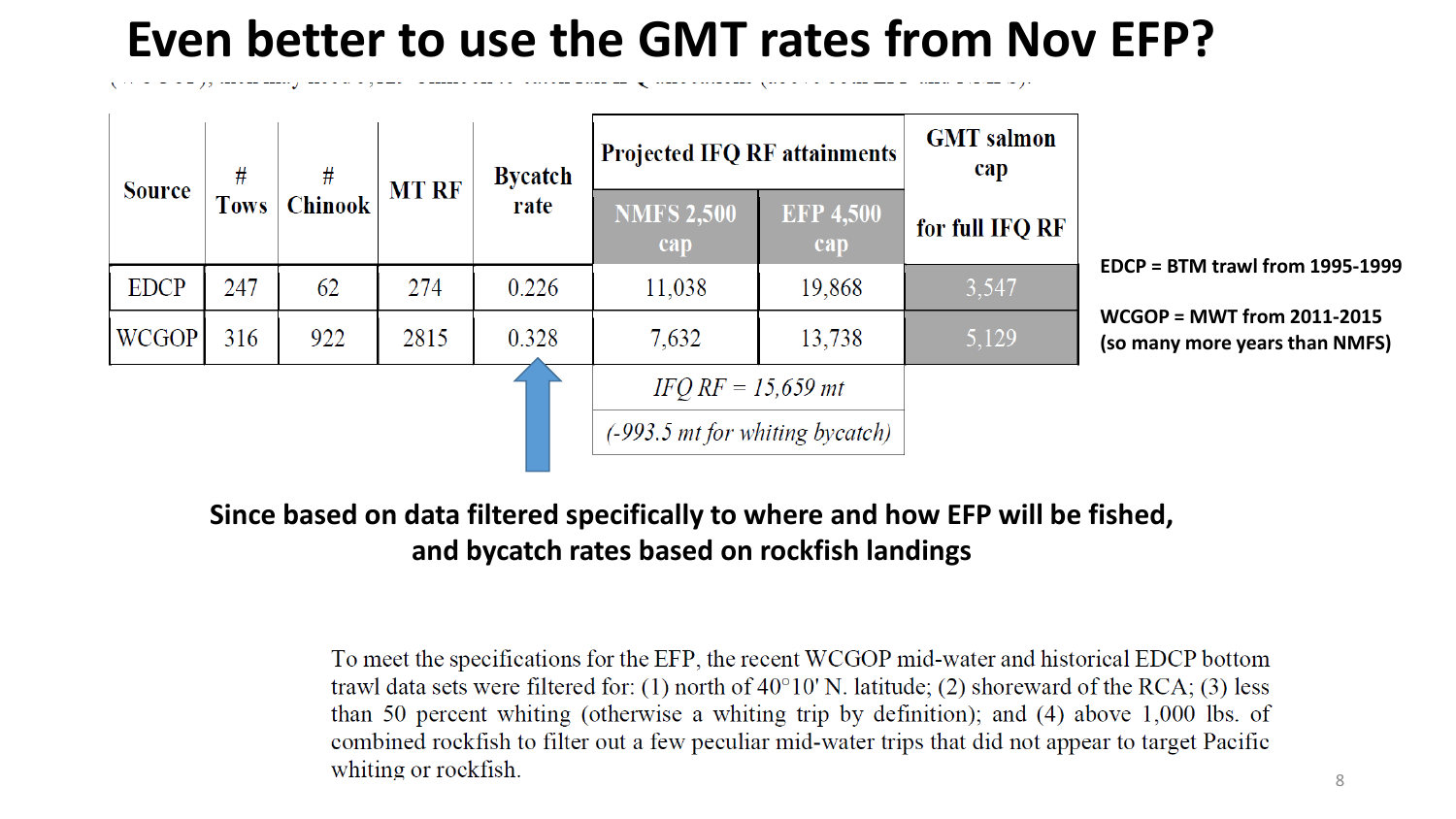### **Comparison**

| <b>Bycatch rate options</b>     | Type                                | MT GF  | # Chinook | Chinook per MT | X higher | MT per Chinook |  |
|---------------------------------|-------------------------------------|--------|-----------|----------------|----------|----------------|--|
|                                 | 2011-2015 B trawl all depths and    |        |           |                |          |                |  |
| <b>NMFS Table 24</b>            | areas (shelf SFFT and slope hooded) |        |           |                |          |                |  |
| *Total for all depths and years | and large footrope). All GF         | 68,536 | 1,727     | 0.025          |          | 39.7           |  |
|                                 |                                     |        |           |                |          |                |  |
|                                 | 2011-2015 selective flatfish trawl  |        |           |                |          |                |  |
| <b>NMFS Table 24</b>            | based on mainly on non-rockfish     |        |           |                |          |                |  |
| $*$ 0-100 FM bin only           |                                     | 13,734 | 736       | 0.054          | 2.1      | 18.7           |  |
|                                 | 1995-1999 B trawl (EDCP) filtered   |        |           |                |          |                |  |
|                                 | to meet EFP conditions and          |        |           |                |          |                |  |
| <b>GMT EDCP</b>                 | "rockfish targeted hauls". Bycatch  |        |           |                |          |                |  |
| (Nov GMT EFP statement)         | rates specific to rockfish          | 274    | 62        | 0.226          | 9.0      | 4.4            |  |
|                                 | 2011-2015 MWT filtered to meet      |        |           |                |          |                |  |
|                                 | <b>EFP</b> conditions and "rockfish |        |           |                |          |                |  |
| <b>GMT WCGOP</b>                | targeted hauls".                    |        |           |                |          |                |  |
| (Nov GMT EFP statement)         |                                     | 2,815  | 922       | 0.328          | 13.0     | 3.1            |  |
|                                 | 2014 only for MWT (non-whiting)     |        |           |                |          |                |  |
|                                 | but note atypically high bycatch    |        |           |                |          |                |  |
| <b>NMFS Table 27</b>            | rate year. Similar to GMT WCGOP     |        |           |                |          |                |  |
| *0-100 FM only                  | but fewer years                     | 685    | 658       | 0.961          | 38.1     | 1.0            |  |

#### **Added more relatable rate:**

• If catch fewer MT of GF per Chinook, then would be exceeding the bycatch rate limit

#### **Take home:**

- GMT expects EFP catch to be ~3-4.5 MT per Chinook
- 9-17 times lower than Table 24 base NMFS proposal

#### **Conclusion:**

**For the EFP to be functional, may want to consider higher bycatch rates such as those of GMT options**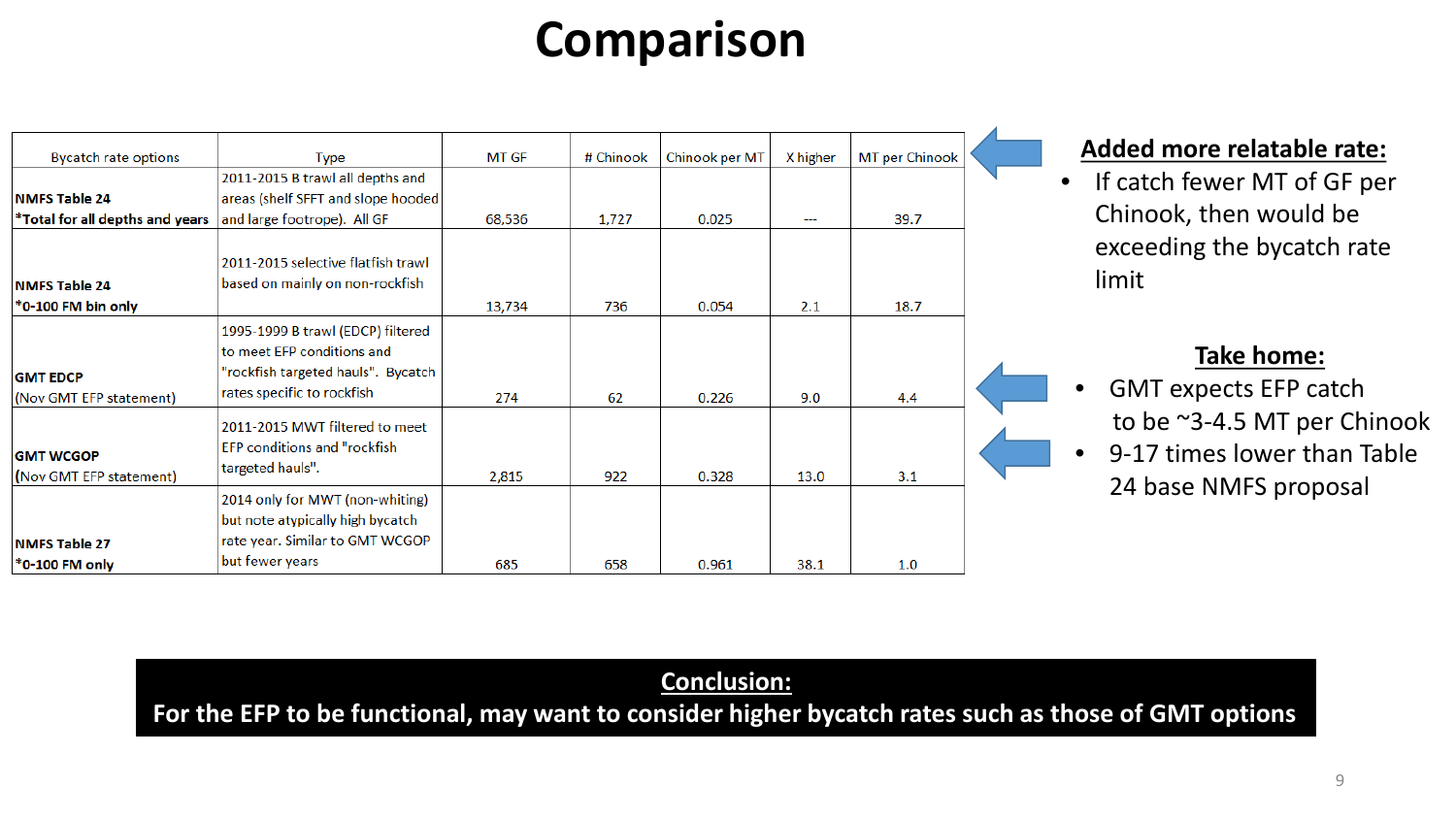### **NMFS has indicated may want regional bycatch rates due to concerns with individual Chinook salmon stocks**

Table 24. Aggregate summary of retained catch, trawl hours, and Chinook bycatch by area and depth bin, 2011-2014

|                |  |                               | Retained groundfish |                     | Chinook catch |                    | <b>Trawl hours</b> |                  | Chinook/<br>mt or | Chinook/t |
|----------------|--|-------------------------------|---------------------|---------------------|---------------|--------------------|--------------------|------------------|-------------------|-----------|
|                |  |                               | MT                  | Percent<br>retained | Number        | Percent<br>Chinook | Hours              | Percent<br>hours | retained<br>catch | rawl hour |
|                |  | Area                          |                     |                     |               |                    |                    |                  |                   |           |
|                |  | North of Cape Falcon          | 28,143              | 41%                 | 647           | 37%                | 55,019             |                  | 0.0230            | 0.0118    |
|                |  | Cape Falcon to Blanco         | 16,645              | 24%                 | 286           | 17%                | 38,439             |                  | 0.0172            | 0.0074    |
| $\overline{2}$ |  | Cape Blanco to 40°10' N. Lat. | 13,879              | 20%                 | 641           | 37%                | 33,330             |                  | 0.0462            | 0.0192    |
| W              |  | South of 40°10' N. Lat.       | 9,869               | 14%                 | 153           | 9%                 | 26,205             | 17%              | 0.0155            | 0.0058    |
|                |  | Depth                         |                     |                     |               |                    |                    |                  |                   |           |
|                |  | $0 - 100$                     | 13,734              | 20%                 | 736           | 43%                | 26,100             | 17%              | 0.0536            | 0.0282    |
|                |  | $>100-150$                    | 901                 | 1%                  | 29            | 2%                 | 1,205              | $1\%$            | 0.0322            | 0.0241    |
|                |  | $>150-200$                    | 6,122               | 9%                  | 684           | 40%                | 6,914              | 5%               | 0.1117            | 0.0989    |
|                |  | >200                          | 47,779              | 70%                 | 278           | 16%                | 118,774            | 78%              | 0.0058            | 0.0023    |

**As earlier, using Table 24 bycatch rates which are lower than expected could hinder functionality of EFP**

Sheer off S42 for no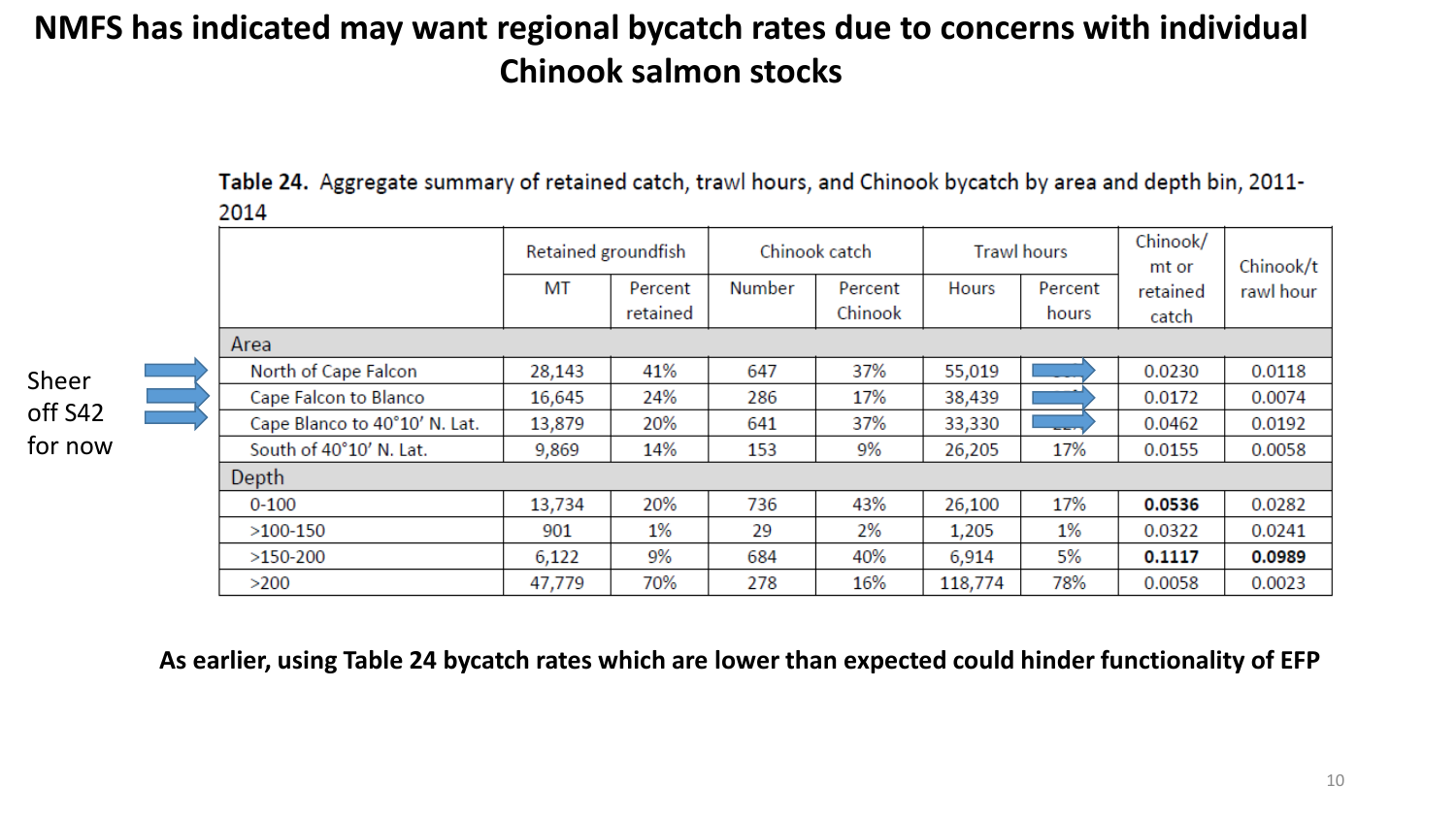### **Map of regions**

Table 14. Geographic areas used for salmon bycatch estimation.

| Management Area               | Latitude                          |
|-------------------------------|-----------------------------------|
| North of Cape Falcon          | North of 45°46' N. Lat.           |
| Cape Falcon to Cape Blanco    | Between 42°50' and 45°46' N. Lat. |
| Cape Blanco to 40°10' N. Lat. | Between 40°10' and 42°50' N. Lat. |
| South of 40°10' N. Lat.       | South of 40°10' N. Lat.           |

**Focus on N42 for now.**

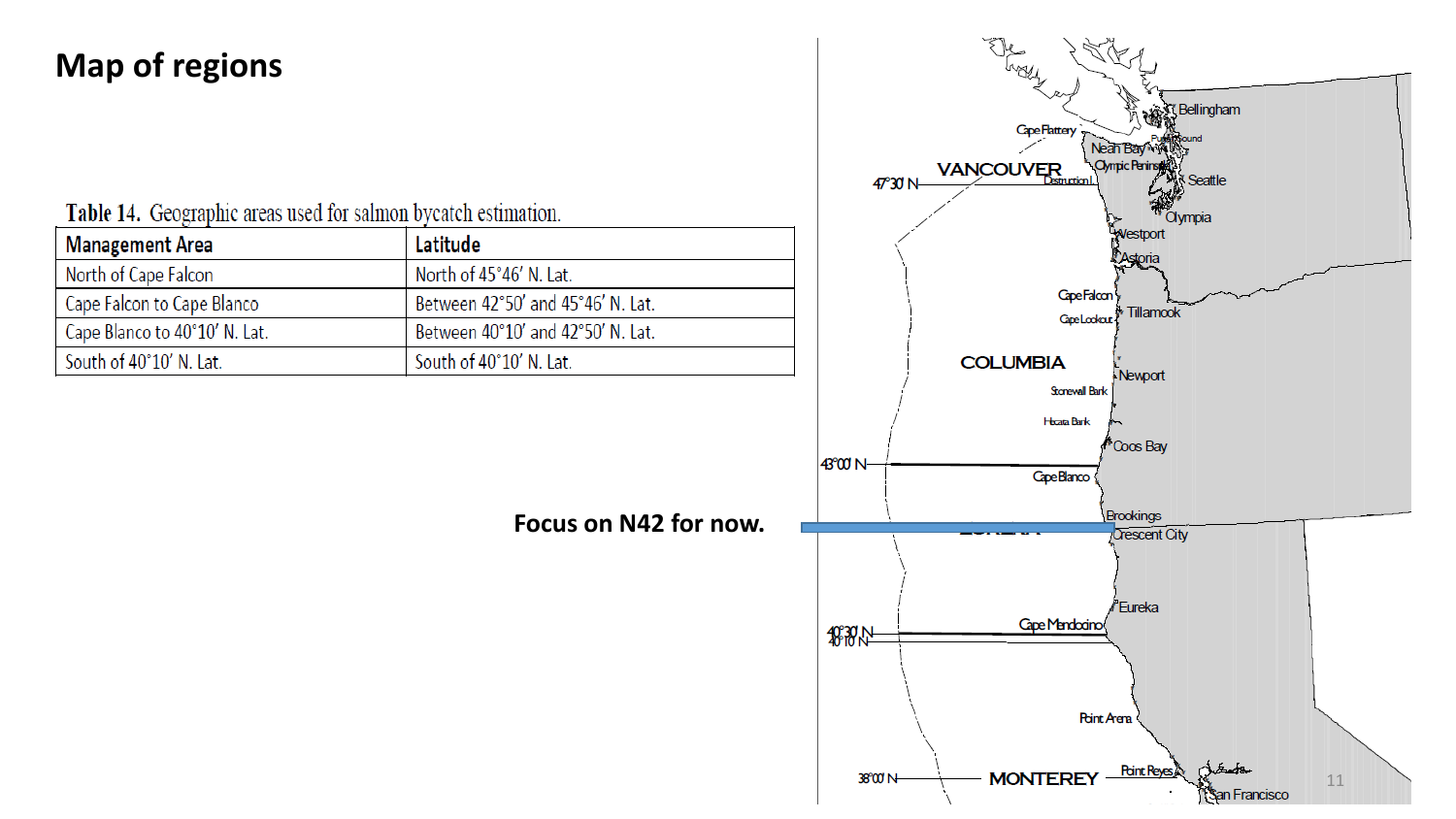### **Regional bycatch rates as requested:**

| Area                    | # Hauls | MT rockfish # Chinook |     | Bycatch rate |
|-------------------------|---------|-----------------------|-----|--------------|
| North of Falcon         | 394     | 2,746                 | 934 | 0.340        |
| <b>Falcon to Blanco</b> | 162     | 295                   | 48  | 0.163        |
| <b>Blanco to CA</b>     |         |                       |     | 0.000        |
| <b>CA to Mendocino</b>  |         |                       |     | 0.043        |
| Total                   | 561     | 3,089                 | 984 | 0.319        |

- Based on GMT pooled EDCP and WCGOP (of the stringently filtered hauls to match EFP)
- Pooling done due to low sample sizes
- And most importantly since similar bycatch

Note: there was at least 1 haul in Blanco to CA, so showing total does not  $\overline{\text{rates}}$ blanco to falcon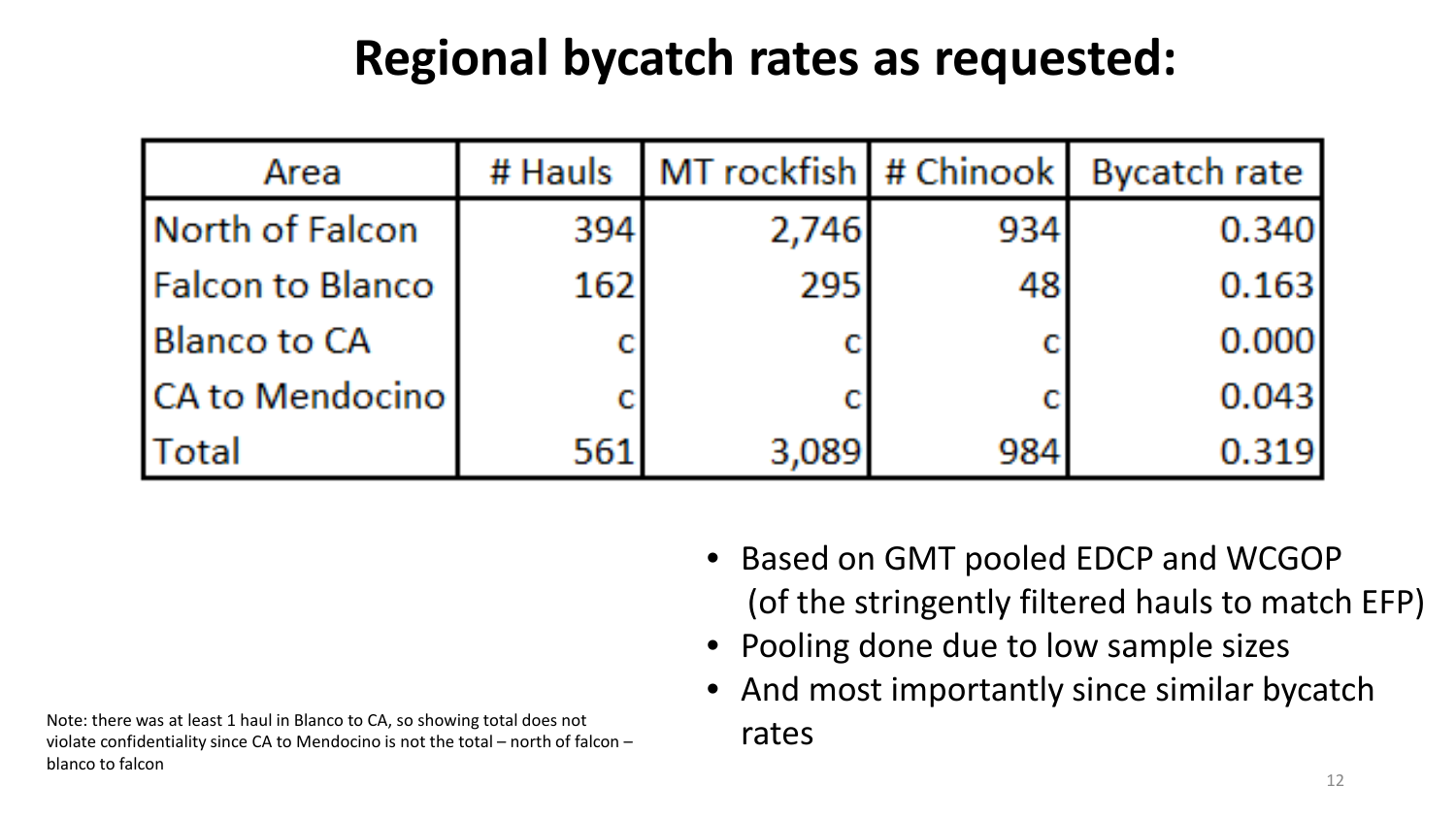### **Lighting strikes drive impacts throughout coast**



- **(1) Drive up bycatch rates used for the 3,547 projection**
- **(2) Co-op style rules could be helpful to prevent lightning strikes**
- **(3) If able to avoid, then less than 3,547 would be expected even if catch full IFQ allocations of rockfish**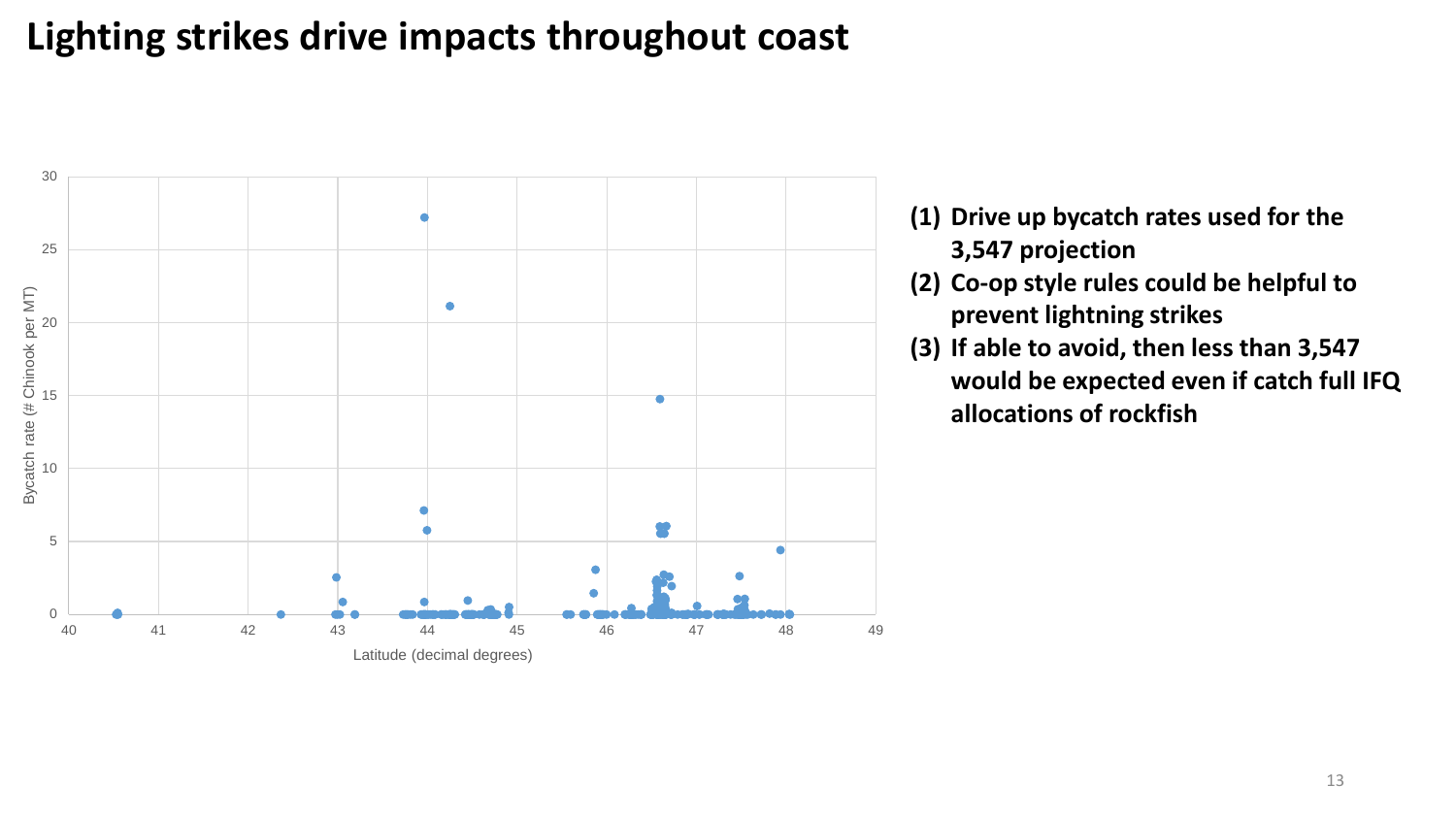# Take Home

- Total harvest guideline: 3,547 Chinook (EFP + non-EFP)
- EFP vs. non-EFP harvest guidelines
	- Industry input on appropriate split preferable to speculative projections by the GMT or NMFS
- Area-specific bycatch rates to track distribution of bycatch
- March May harvest guideline: 800 Chinook
- Regular check-ins with participants
	- Weekly monitoring reports
	- Bi-monthly meetings May, July/August, October/November
- If a harvest guideline is approached or exceeded, triggers review